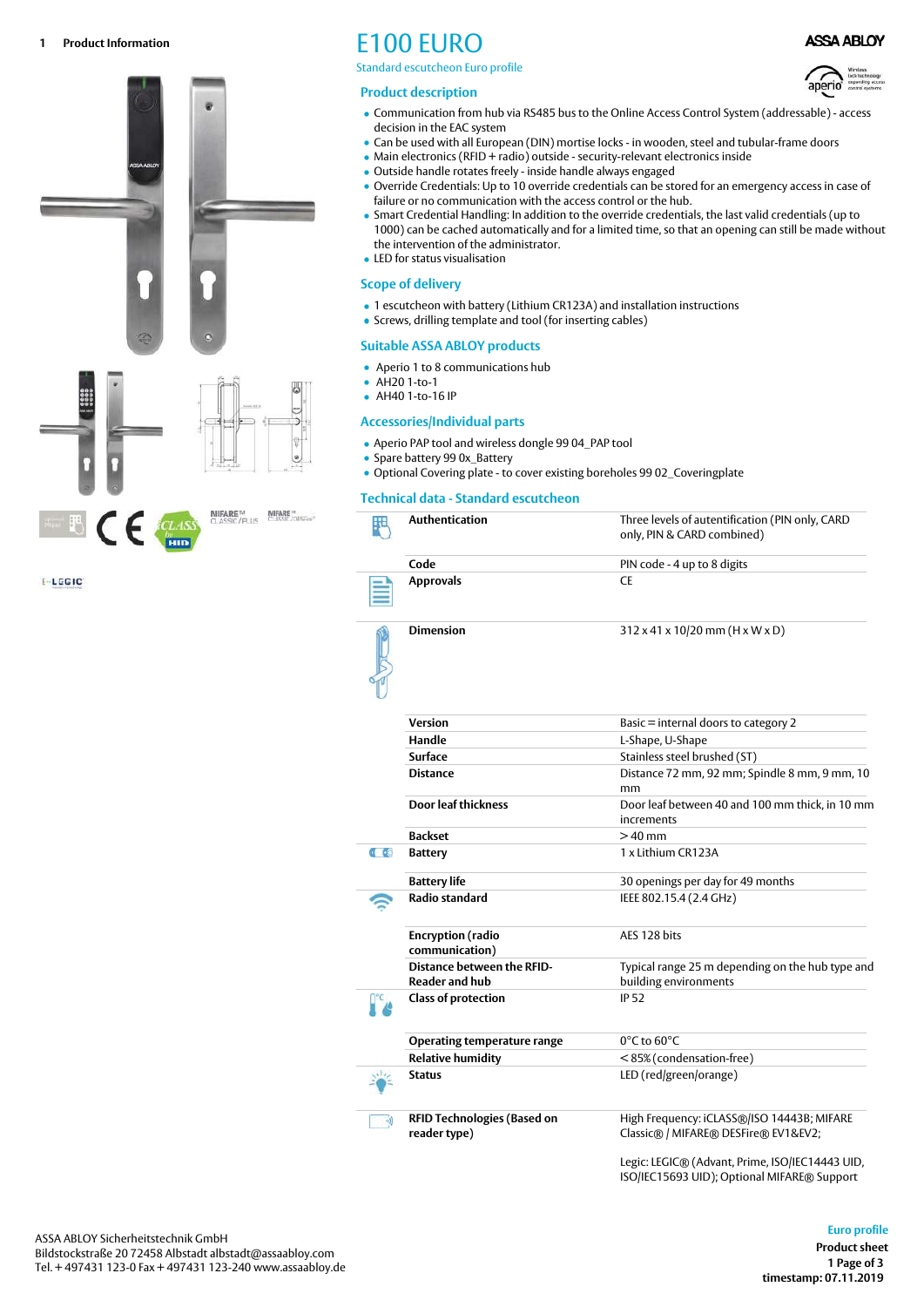



**RFID reading**

**2 Page of 3 timestamp: 07.11.2019 Product sheet**